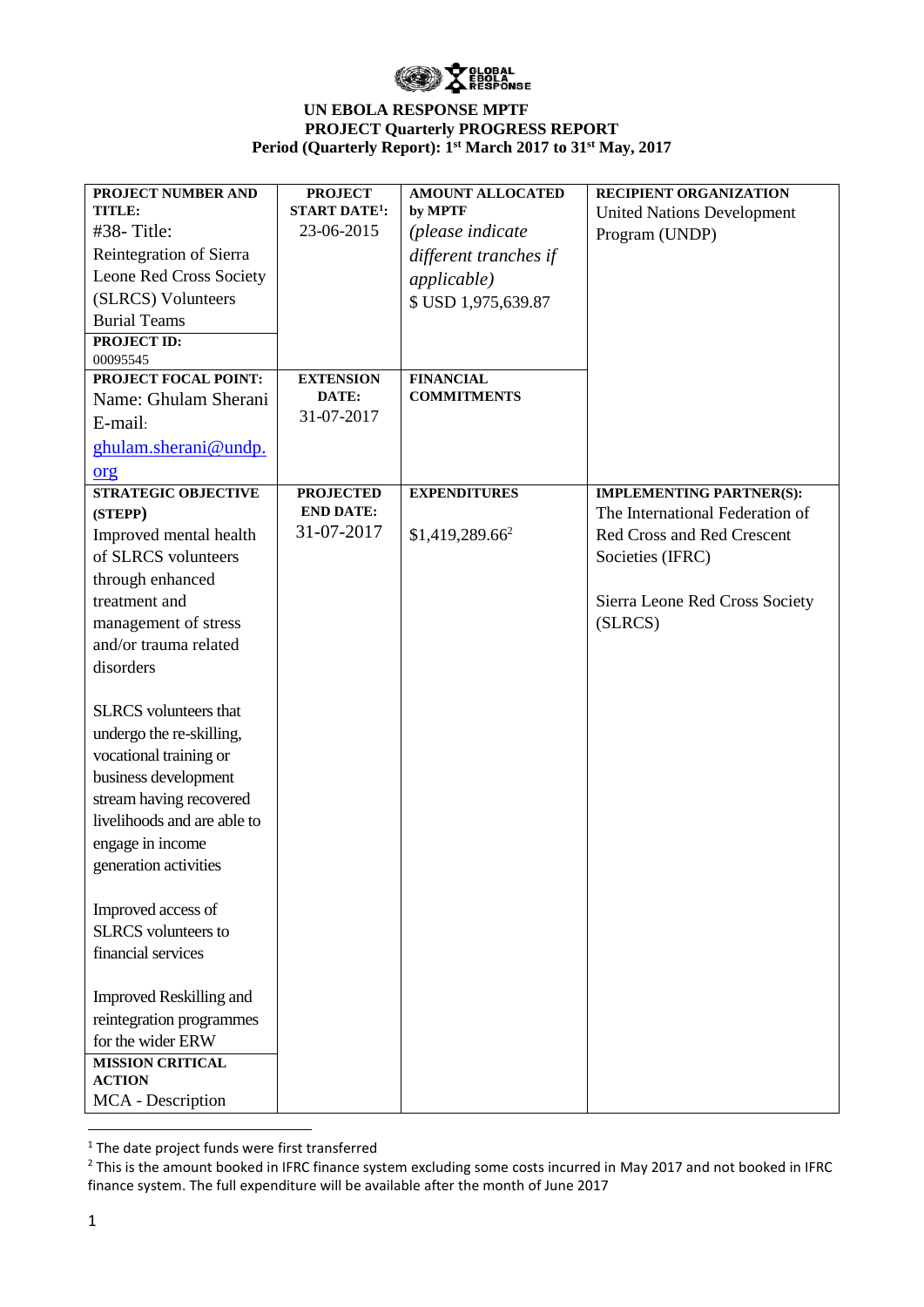

| <b>LOCATION:</b>          | <b>SUB-NATIONAL COVERAGE AREAS:</b>                                 |
|---------------------------|---------------------------------------------------------------------|
| Sierra Leone, West Africa | Full list of countries and/or districts                             |
|                           | Kenema District, Western Area, Port Loko District, Kambia           |
|                           | district, Bombali District, Koinadugu District, Tonkolili District, |
|                           | Moyamba District, Pujehun District, Bo District, Kailahun           |
|                           | District, Bonthe District and Kono District                         |

#### **QUARTERLY PROGRESS REPORT RESULTS MATRIX**

| <b>OUTPUT INDICATORS</b>                                                                  |                                  |                                                          |                                                                                                    |                                                                       |                                                                                               |  |  |
|-------------------------------------------------------------------------------------------|----------------------------------|----------------------------------------------------------|----------------------------------------------------------------------------------------------------|-----------------------------------------------------------------------|-----------------------------------------------------------------------------------------------|--|--|
| <b>Indicator</b>                                                                          | <b>Geographic</b><br><b>Area</b> | Projected<br><b>Target</b><br>(as per results<br>matrix) | Quantitative<br>results for the<br>(three months)<br>reporting period                              | <b>Cumulative</b><br>results since<br>project Start<br>(quantitative) | <b>Delivery</b><br>Rate<br><i>(cumulative)</i><br>$%$ of<br>projected<br>total)<br>as of date |  |  |
|                                                                                           |                                  |                                                          | Description of the quantifiable indicator as set out in the approved project proposal <sup>3</sup> |                                                                       |                                                                                               |  |  |
| # of SLRCS volunteers<br>completing psychosocial<br>assessment                            | All the 14<br><b>Districts</b>   | $800^{4}$                                                | $\mathbf{0}$                                                                                       | 800 <sup>5</sup>                                                      | 100%                                                                                          |  |  |
| # Red Cross Staff trained<br>in Community Based<br>Psychosocial Support<br>(CBPSS)        | All the 14<br><b>Districts</b>   | 28                                                       | $\boldsymbol{0}$                                                                                   | 28                                                                    | 100%                                                                                          |  |  |
| # of SLRCS volunteers<br>trained in Psychological<br><b>First Aid</b>                     | All the 14<br><b>Districts</b>   | 60                                                       | $\boldsymbol{0}$                                                                                   | 60                                                                    | 100%                                                                                          |  |  |
| # of SLRCS branches with<br>a referral system to<br>specialized mental health<br>services | All the 14<br><b>Districts</b>   | 14                                                       | $\Omega$                                                                                           | 14                                                                    | 100%                                                                                          |  |  |

<sup>&</sup>lt;sup>3</sup> For more project details please see narrative below.

<sup>4</sup> Due to overestimation of SLRCS volunteers exhibiting Post Traumatic Stress Disorder (PTSD) the initial figure of 1,300 volunteers as per the revised MPTF Results Matrix (Dec 2016) was deemed unnecessary with the new 500 volunteers exempt from the PSS assessment.

<sup>5</sup> Ibid.

<sup>6</sup> 100 % of the initial first batch of volunteers successfully were assessed in their mental health with a small portion of those displaying signs of Post Traumatic Stress Disorder (PTSD).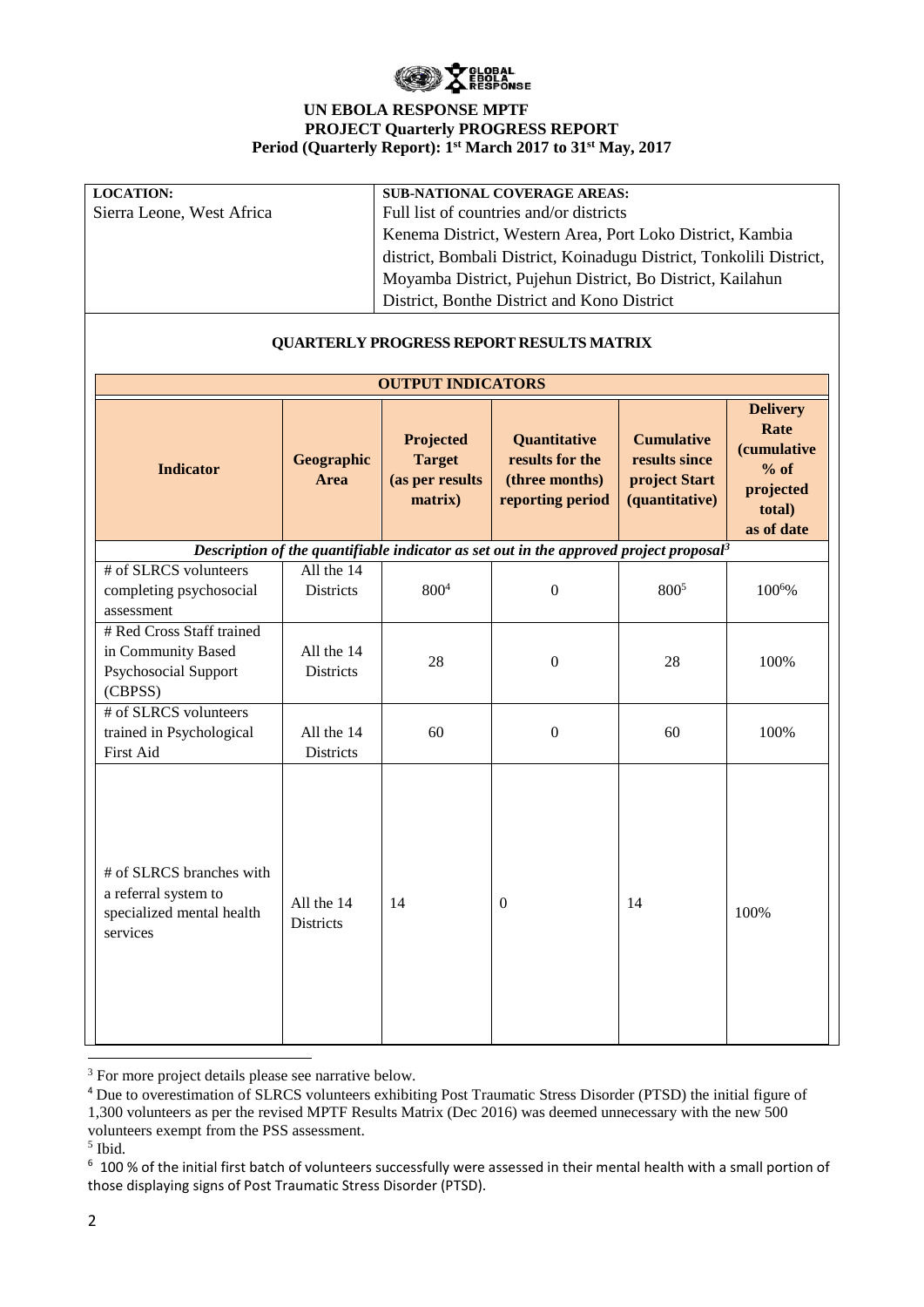

| <b>Indicator</b>                                                                                         | Geographic<br><b>Area</b>      | Projected<br><b>Target</b><br>(as per results<br>matrix) | Quantitative<br>results for the<br>(three months)<br>reporting period | <b>Cumulative</b><br>results since<br><b>Project Start</b><br>(quantitative) | <b>Delivery</b><br>Rate<br><i>(cumulative</i><br>$%$ of<br>projected<br>total)<br>as of date |
|----------------------------------------------------------------------------------------------------------|--------------------------------|----------------------------------------------------------|-----------------------------------------------------------------------|------------------------------------------------------------------------------|----------------------------------------------------------------------------------------------|
| # of SLRCS volunteers<br>undertaking counselling<br>sessions                                             | All the 14<br><b>Districts</b> | 800                                                      | $\overline{0}$                                                        | 800                                                                          | 100%                                                                                         |
| # of SLRCS volunteers<br>referred to specialized care<br>and treatment and<br>receiving on-going support | All the 14<br><b>Districts</b> | As required <sup>7</sup>                                 | $\Omega$                                                              | 1 <sup>8</sup>                                                               | $100\%$ <sup>9</sup>                                                                         |
| 2) Assessment                                                                                            | All the 14                     | 1,300                                                    |                                                                       | 1300                                                                         | $100\%$ <sup>10</sup>                                                                        |

<sup>&</sup>lt;sup>7</sup> The results matrix target was revised to 'as required', due to the nature of the support. The low number of referrals can be attributed to the effectiveness of psychosocial support interventions offered to the volunteers through individual and group sessions thus they were able to cope with the situations and return to their normal lives.

<sup>8</sup> Only one volunteer was identified as in need of specialised mental health treatment. They were subsequently referred to the relevant state health agency and have shown considerable improvement.

<sup>&</sup>lt;sup>9</sup> The successful referral of the sole volunteer has accounted for a 100% delivery rate. The low number of referrals can be attributed to the effectiveness of psychosocial support interventions offered to the volunteers through individual and group sessions thus they were able to cope with the situations and return to their normal lives.

 $10$  The project was expanded to support additional 500 volunteers from other pillars (social mobilization, contact tracing, psychosocial support) of the EVD response. The additional 500 volunteers were sensitized and opted for various reskilling options resulting in a higher coverage from the 800 volunteers initially targeted.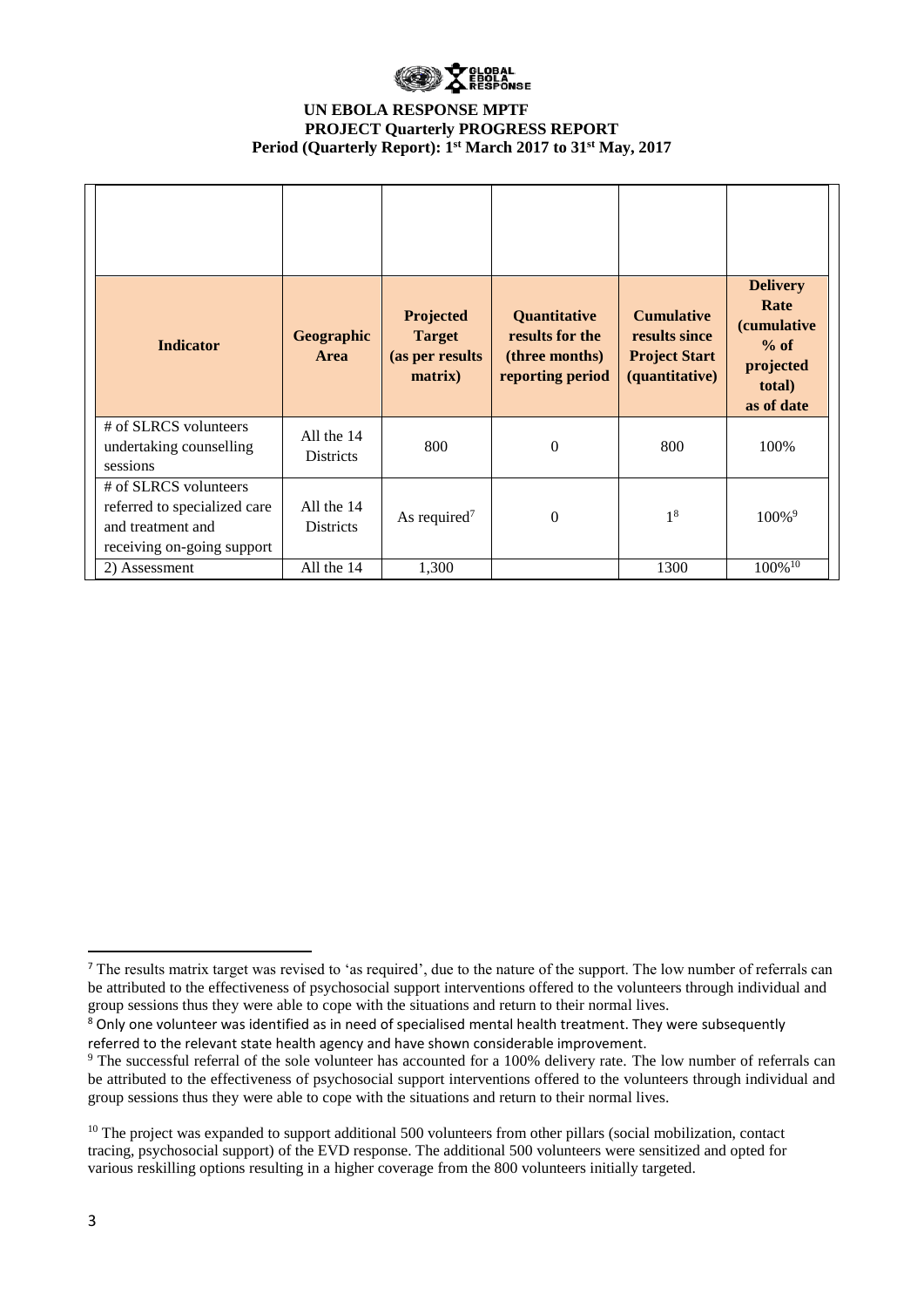

| <b>Indicator</b><br># of SLRCS volunteers                                                                                                            | Geographic<br><b>Area</b><br>All the 14 | Projected<br><b>Target</b><br>(as per results)<br>matrix)<br>$402^{12}$ | Quantitative<br>results for the<br>(three months)<br>reporting period<br>177 | <b>Cumulative</b><br>results since<br><b>Project Start</b><br>(quantitative)<br>$402^{13}$ | <b>Delivery</b><br>Rate<br><i>(cumulative</i><br>$%$ of<br>projected<br>total)<br>as of date<br>100% <sup>14</sup> |
|------------------------------------------------------------------------------------------------------------------------------------------------------|-----------------------------------------|-------------------------------------------------------------------------|------------------------------------------------------------------------------|--------------------------------------------------------------------------------------------|--------------------------------------------------------------------------------------------------------------------|
| Proportion of SLRCS<br>volunteers streamed<br>through the career skill<br>development training that<br>successfully complete the<br>training         | All the 14<br><b>Districts</b>          | 75%                                                                     | $\mathbf{0}$                                                                 | 89%                                                                                        | 89%                                                                                                                |
| completing<br>skills/educational/interest<br>assessment<br>(3) Livelihood<br># of SLRCS volunteers<br>receiving career skill<br>development training | All the 14<br><b>Districts</b>          | 62                                                                      | $\mathbf{0}$                                                                 | 55                                                                                         | 89%11                                                                                                              |
| # of SLRCS volunteers                                                                                                                                | <b>Districts</b>                        |                                                                         | 500                                                                          |                                                                                            |                                                                                                                    |

 $13$  Ibid

**<sup>.</sup>** <sup>11</sup> 55 SLRCS SDB/IPC volunteers underwent career advisory placement training conducted at CAPS centres at Fourabay College in Freetown and Eastern polytechnic in Kenema. The 55 volunteers are currently undergoing CAPS internships at various organisations and companies across Sierra Leone.

<sup>&</sup>lt;sup>12</sup> Whilst the revised Prodoc Results Matrix (Dec 2016) denoted 375 beneficiaries, this was a rough estimate. The final figure of 402 was arrived at when the new batch of 177 volunteers was finalised through their participation in the project.

<sup>&</sup>lt;sup>14</sup> 100% of volunteers who chose the vocational stream have either finished their selected courses or are due to complete in the next year.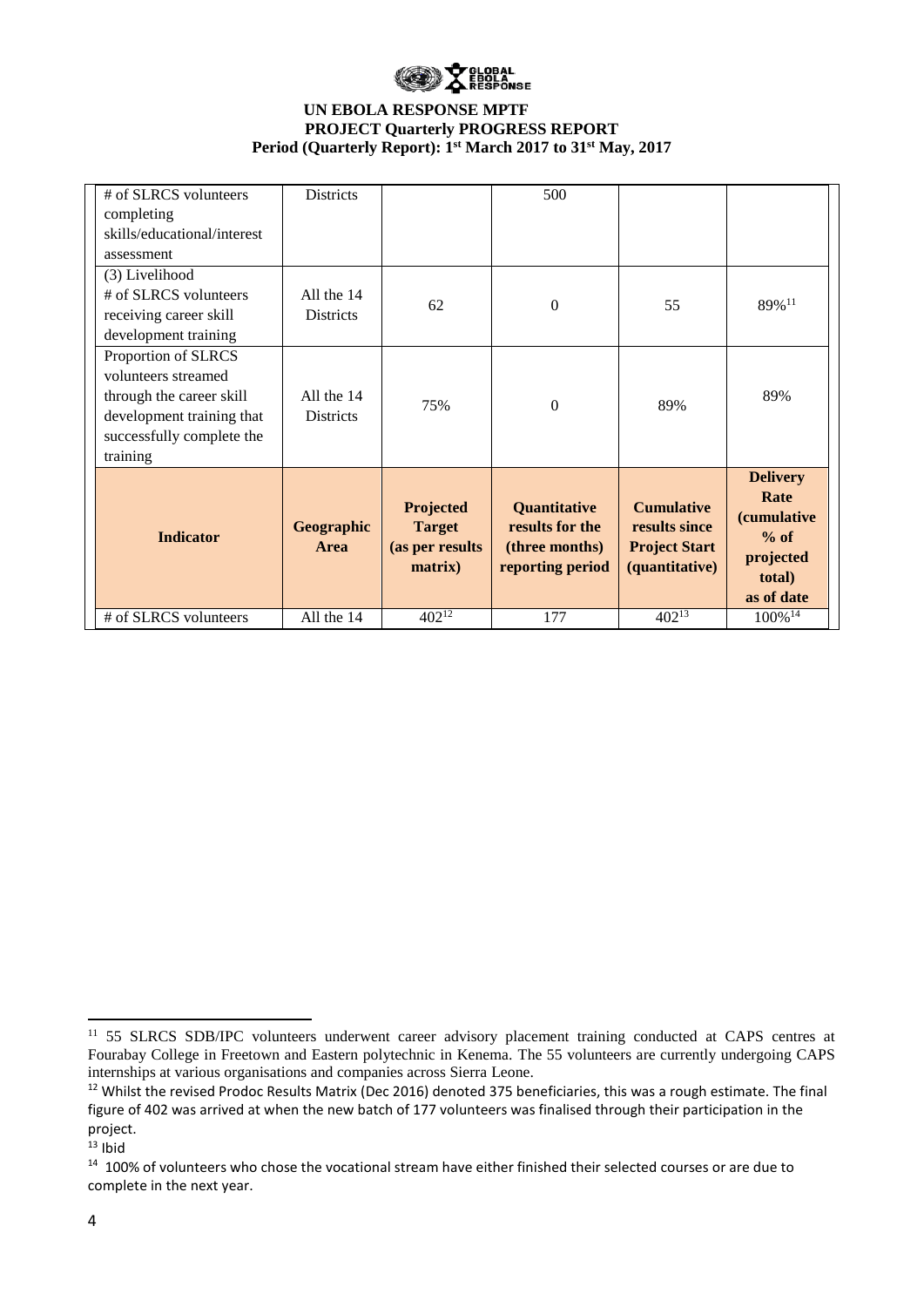

| receiving vocational       | <b>Districts</b> |            |           |            |                       |  |
|----------------------------|------------------|------------|-----------|------------|-----------------------|--|
| training                   |                  |            |           |            |                       |  |
| Proportion of SLRCS        |                  |            |           |            |                       |  |
| volunteers streamed        | All the 14       |            | 65%       |            |                       |  |
| through the vocational     | <b>Districts</b> | 75%        | (262/402) | 65%        | $65\%$ <sup>15</sup>  |  |
| training that successfully |                  |            |           |            |                       |  |
| complete the training      |                  |            |           |            |                       |  |
| # of SLRCS volunteers      | All the 14       |            |           |            |                       |  |
| receiving business         | <b>Districts</b> | $462^{16}$ | 57        | $462^{17}$ | $100\%$ <sup>18</sup> |  |
| development training       |                  |            |           |            |                       |  |
| Proportion of SLRCS        |                  |            |           |            |                       |  |
| volunteers streamed        | All the 14       | 75%        | $\Omega$  | 83.3%      | 83.3%19               |  |
| through the business       | <b>Districts</b> |            |           |            |                       |  |
| development training that  |                  |            |           | 385/462    |                       |  |

 $18$  Ibid.

 $15,75\%$  of those streamed through vocational training are anticipated to successfully complete one year or six months training program depending on the course they selected. Currently, 65% of the volunteers that undertook vocational training have successfully completed the training. The bulk of the remaining volunteers are completing their training between June 2017 to July 2018.

<sup>&</sup>lt;sup>16</sup> Whilst the revised Prodoc Results Matrix denoted 655 beneficiaries, this was a rough estimate. The final figure of 462 was arrived at when the new batch of 57 volunteers was finalised through their participation in the project.  $17$  Ibid.

**<sup>19</sup>** 83.3% (385/462) of the volunteers that opted for BDS stream have successfully completed the training. 70.3% (325/462) have developed business plans and received start-up capital to kick start their business; 57/462 (12.3%) are currently undergoing training and once they completed the would be provided with start-up capital. 17.4% that never completed the training were noncommittal, citing reasons such as unavailability of transport refund, training allowance, meals during the training among others.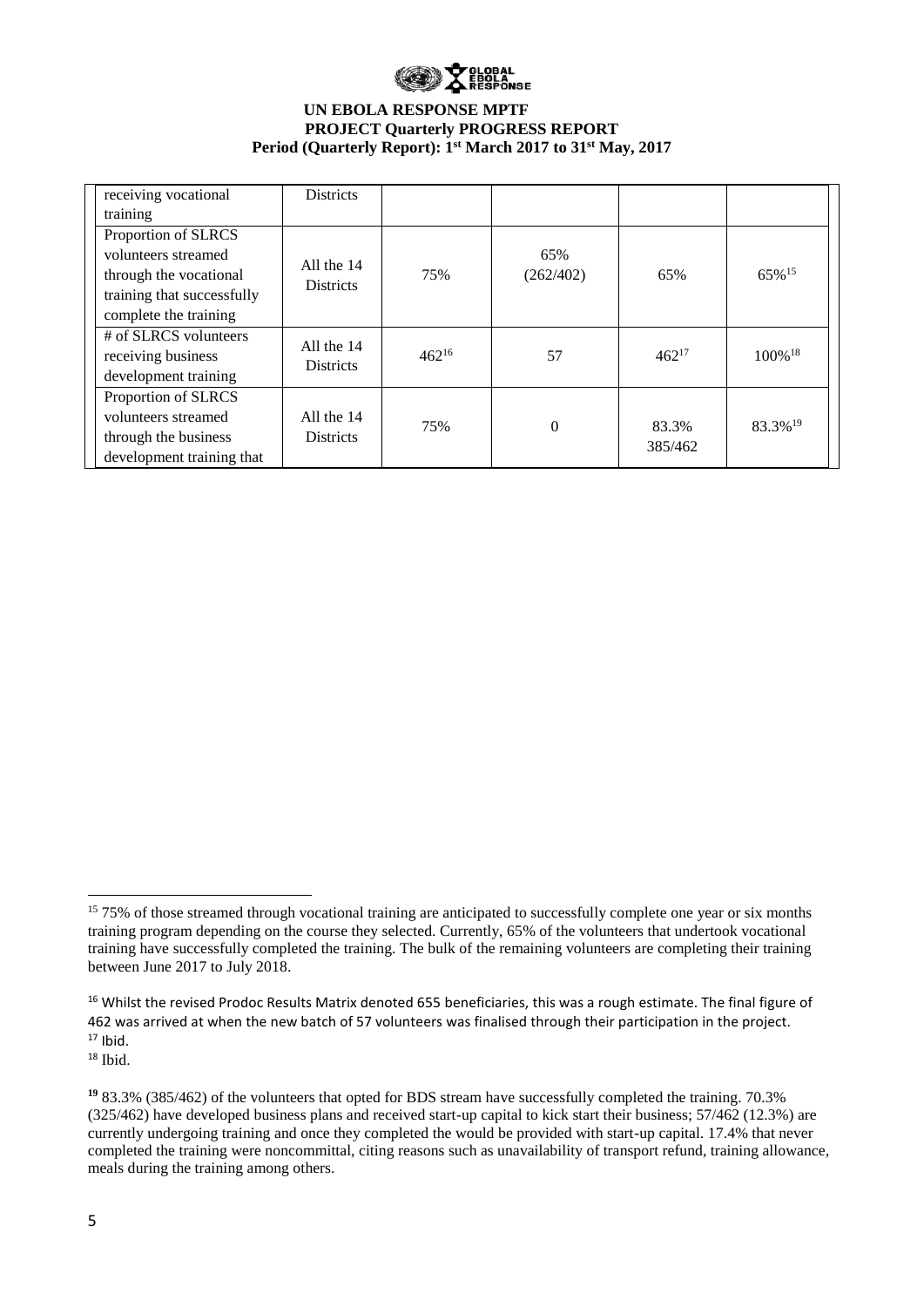

| successfully complete the<br>training                                                                                                                         |                                |                                                          |                                                                              |                                                                              |                                                                                              |
|---------------------------------------------------------------------------------------------------------------------------------------------------------------|--------------------------------|----------------------------------------------------------|------------------------------------------------------------------------------|------------------------------------------------------------------------------|----------------------------------------------------------------------------------------------|
| Market assessment and<br>analysis emergent<br>industries/livelihood areas                                                                                     | All the 14<br><b>Districts</b> | 1,300                                                    | $\theta$                                                                     | 1,300                                                                        | 100%                                                                                         |
| # of SLRCS volunteers<br>returning to tertiary studies                                                                                                        | All the 14<br><b>Districts</b> | $374^{20}$                                               | 266                                                                          | $374^{21}$                                                                   | 100% <sup>22</sup>                                                                           |
| <b>Indicator</b>                                                                                                                                              | Geographic<br>Area             | Projected<br><b>Target</b><br>(as per results<br>matrix) | <b>Quantitative</b><br>results for the<br>(three months)<br>reporting period | <b>Cumulative</b><br>results since<br><b>Project Start</b><br>(quantitative) | <b>Delivery</b><br>Rate<br><i>(cumulative</i><br>$%$ of<br>projected<br>total)<br>as of date |
| (4) Financial inclusion<br># of SLRC volunteers<br>receiving planning and<br>advisory service                                                                 | All the 14<br><b>Districts</b> | 1300 <sup>23</sup>                                       | 456                                                                          | $1256^{24}$                                                                  | 97%25                                                                                        |
| # of SLRC volunteers<br>receiving financial<br>management advice linked<br>to UNDP's small and<br>medium enterprise<br>development and recovery<br>programmes | All the 14<br><b>Districts</b> | 1300 <sup>26</sup>                                       | 460                                                                          | $1260^{27}$                                                                  | 97% <sup>28</sup>                                                                            |
| # of SLRCS volunteers<br>receiving training on<br>financial inclusion and                                                                                     | All the 14<br><b>Districts</b> | 1,300                                                    | 460                                                                          | $1260^{29}$                                                                  |                                                                                              |

<sup>&</sup>lt;sup>20</sup> Whilst the revised Prodoc Results Matrix denoted 208 beneficiaries, this was a rough estimate. The final figure of 374 was arrived at when the new batch of 266 volunteers was finalised through their participation in the project.

 $\overline{a}$ 

<sup>&</sup>lt;sup>21</sup> The total number of volunteers designated for tertiary support have returned to the institutions of choice.  $22$  Ibid.

<sup>&</sup>lt;sup>23</sup> The financial inclusion trainings were originally designed for those beneficiaries (405)who would undertake Business Development courses. However, the IFRC/SLRCS felt it important to extend the training to the total 1,300 project beneficiaries for better sustainability of all livelihood interventions.

<sup>&</sup>lt;sup>24</sup> 3% of the total projects beneficiaries did not attend the trainings due to absence. SLRCS followed up these individuals who course attendance is encouraged but not enforced.

 $25$  The financial inclusion component was deemed the most successful intervention of the project by beneficiaries. This was due to the volunteers having minimum understanding of the formal banking sector and the services offered prior to the project. With such trainings , the volunteers are empowered to make better more informed decisions regarding savings and accessing loans.

<sup>&</sup>lt;sup>26</sup> The financial inclusion trainings were originally designed for those beneficiaries (405)who would undertake Business Development courses. However, the IFRC/SLRCS felt it important to extend the training to the total 1,300 project beneficiaries for better sustainability of all livelihood interventions.

<sup>&</sup>lt;sup>27</sup> 3% of the total projects beneficiaries did not attend the trainings due to absence. SLRCS followed up these individuals who course attendance is encouraged but not enforced.

<sup>28</sup> Ibid.,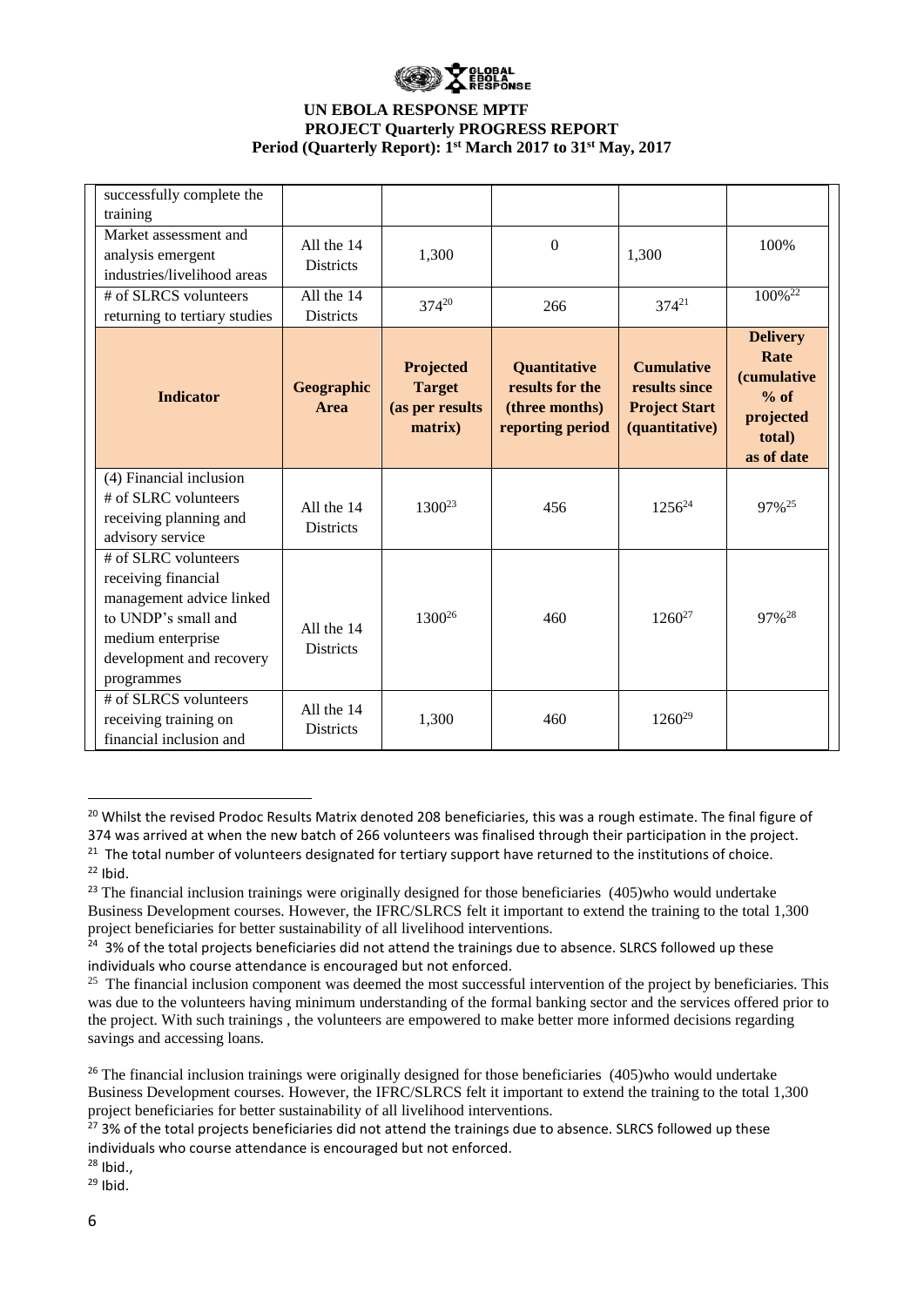

| access to financial services<br>such as savings, credits,<br>insurance etc.                                                                                                        |                               |                                                                                     |                                                                       |                                                                              | 97%30                                                       |
|------------------------------------------------------------------------------------------------------------------------------------------------------------------------------------|-------------------------------|-------------------------------------------------------------------------------------|-----------------------------------------------------------------------|------------------------------------------------------------------------------|-------------------------------------------------------------|
|                                                                                                                                                                                    |                               |                                                                                     | <b>EFFECT INDICATORS</b> (if available for the reporting period)      |                                                                              | <b>Delivery</b>                                             |
| <b>Indicator</b>                                                                                                                                                                   | Geographic<br><b>Area</b>     | Projected<br><b>Target</b><br>(as per results<br>matrix<br><b>December</b><br>2016) | Quantitative<br>results for the<br>(three months)<br>reporting period | <b>Cumulative</b><br>results since<br><b>Project Start</b><br>(quantitative) | Rate<br><i>(cumulative</i><br>$%$ of<br>projected<br>total) |
|                                                                                                                                                                                    |                               |                                                                                     |                                                                       |                                                                              | as of date                                                  |
| Proportion of SLRCS<br>volunteers with signs of<br>stress and/or trauma<br>related symptoms<br>reporting an ablation of<br>said symptoms after<br>treatment<br>Proportion of SLRCS | Nationwide<br>$-13$ districts | 50%                                                                                 | $\mathbf{0}$                                                          | $\mathbf{1}$<br>(1/1)                                                        | 100% <sup>31</sup>                                          |

 $30$  Ibid.,

<sup>&</sup>lt;sup>31</sup> It was estimated that 50% of the volunteers with signs of stress and/or trauma related symptoms would report ablation of said symptoms after treatment. Only one volunteer after psychosocial assessment showed signs of stress or trauma related symptoms and has received treatment and recovered.

 $32$  The volunteer who was under treatment recovered fully and currently there is no volunteer undergoing treatment.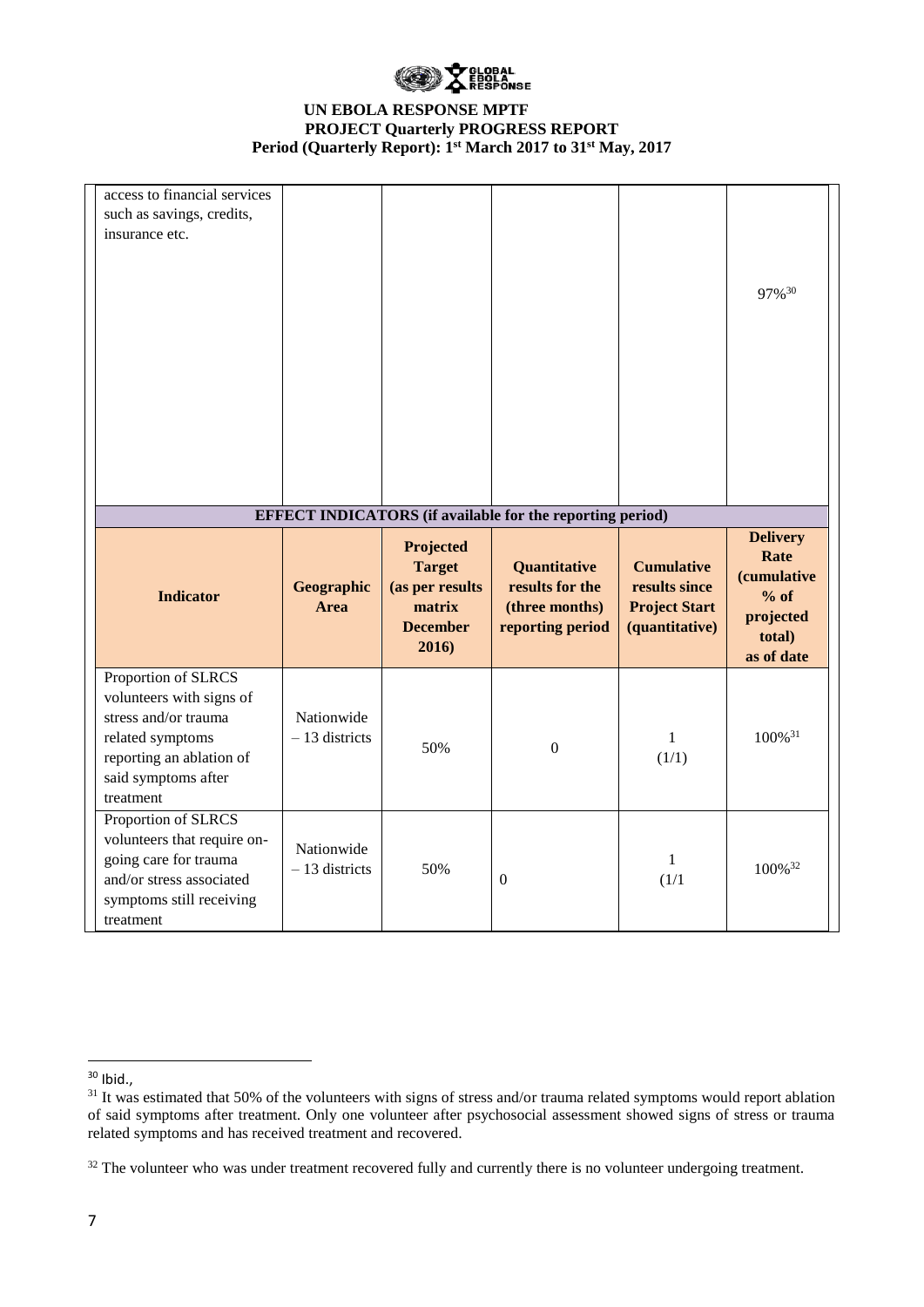

| Proportion of SLRCS<br>volunteers that were<br>referred to specialized<br>mental health care that<br>complete the treatment and<br>management of their<br>condition | Nationwide<br>$-13$ districts | 50%                                                      | $\theta$                                                                     | 1<br>(1/1)                                                                   | 100\%                                                                                        |
|---------------------------------------------------------------------------------------------------------------------------------------------------------------------|-------------------------------|----------------------------------------------------------|------------------------------------------------------------------------------|------------------------------------------------------------------------------|----------------------------------------------------------------------------------------------|
| Proportion of SLRCS volunteers<br>in the career skill development<br>stream successfully joining the<br>workforce                                                   | Nationwide<br>$-13$ districts | 50%                                                      | 8%<br>(5/62)                                                                 | 8%                                                                           | 8% <sup>33</sup>                                                                             |
| <b>Indicator</b>                                                                                                                                                    | Geographic<br>Area            | Projected<br><b>Target</b><br>(as per results<br>matrix) | <b>Quantitative</b><br>results for the<br>(three months)<br>reporting period | <b>Cumulative</b><br>results since<br><b>Project Start</b><br>(quantitative) | <b>Delivery</b><br>Rate<br><i>(cumulative</i><br>$%$ of<br>projected<br>total)<br>as of date |
| Proportion of SLRCS<br>volunteers in the<br>vocational development                                                                                                  | Nationwide<br>$-13$ districts | 50%                                                      | 65%                                                                          | 65%                                                                          | 65% <sup>34</sup>                                                                            |

<sup>&</sup>lt;sup>33</sup> 8% (5/62) of the volunteers that opted for CAPS stream at the time of reporting had secured employment. To strengthen the ability of the other volunteers to secure jobs, an eight weeks internship was organized where the volunteers will gain work experience and show cases their abilities and competencies thus improving their prospects of joining the workforce. The eight weeks internship is expected to complete for some of the volunteers in June & July 2017.

 $34\,65\%$  of the volunteers that opted for vocational training have successfully completed the training and the bulk of the remaining volunteers are completing their skills training between June 2017 and July 2017. Start-up kits will be provided to the volunteers and that will enable the volunteers to operationalize the skill they acquired.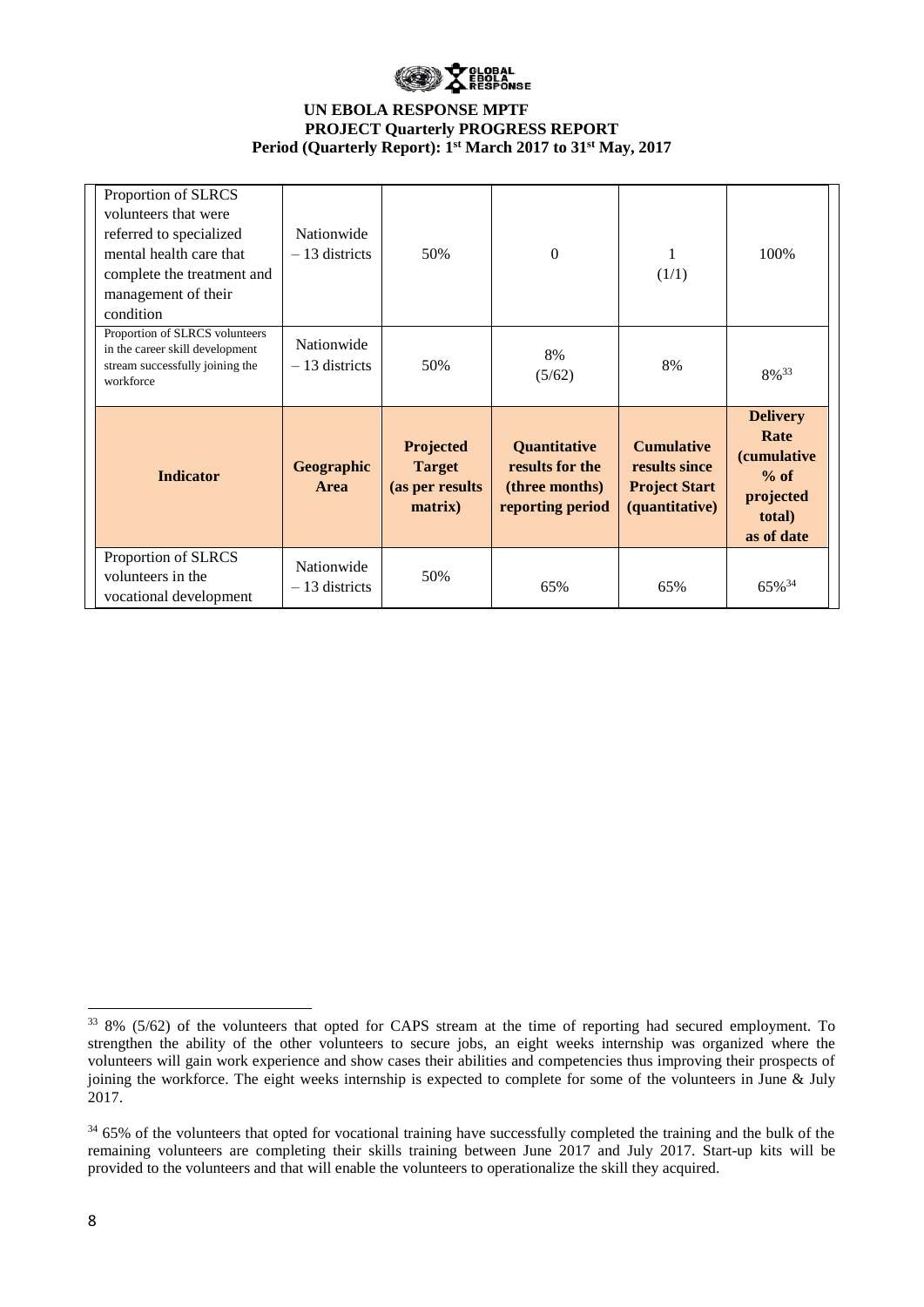

| stream gaining a<br>vocational skill                                                                                         |                               |     |                  |                   |                      |
|------------------------------------------------------------------------------------------------------------------------------|-------------------------------|-----|------------------|-------------------|----------------------|
| Proportion of SLRCS<br>volunteers in the business<br>development stream<br>having established small or<br>medium enterprises | Nationwide<br>$-13$ districts | 50% | 0                | 37 %<br>(148/405) | $37\%$ <sup>35</sup> |
| Proportion of SLRCS<br>volunteers that resume<br>their studies successfully                                                  | Nationwide<br>$-13$ districts | 50% | 3.5%<br>(13/374) | 3.5%              | $3.5\%$ 36           |

 $35$  A total of 148 volunteers have registered their business ventures with the various district councils. The businesses are now recognised as formal established enterprises.

<sup>&</sup>lt;sup>36</sup> 3.5% of the volunteers that resumed their studies after the outbreak have completed their studies based on the level of education they were prior to the outbreak. From the remaining students, there some who will complete their studies in 2017, some in 2018 and the last batch that got registered in 2017 will complete their studies in 2019 and 2020.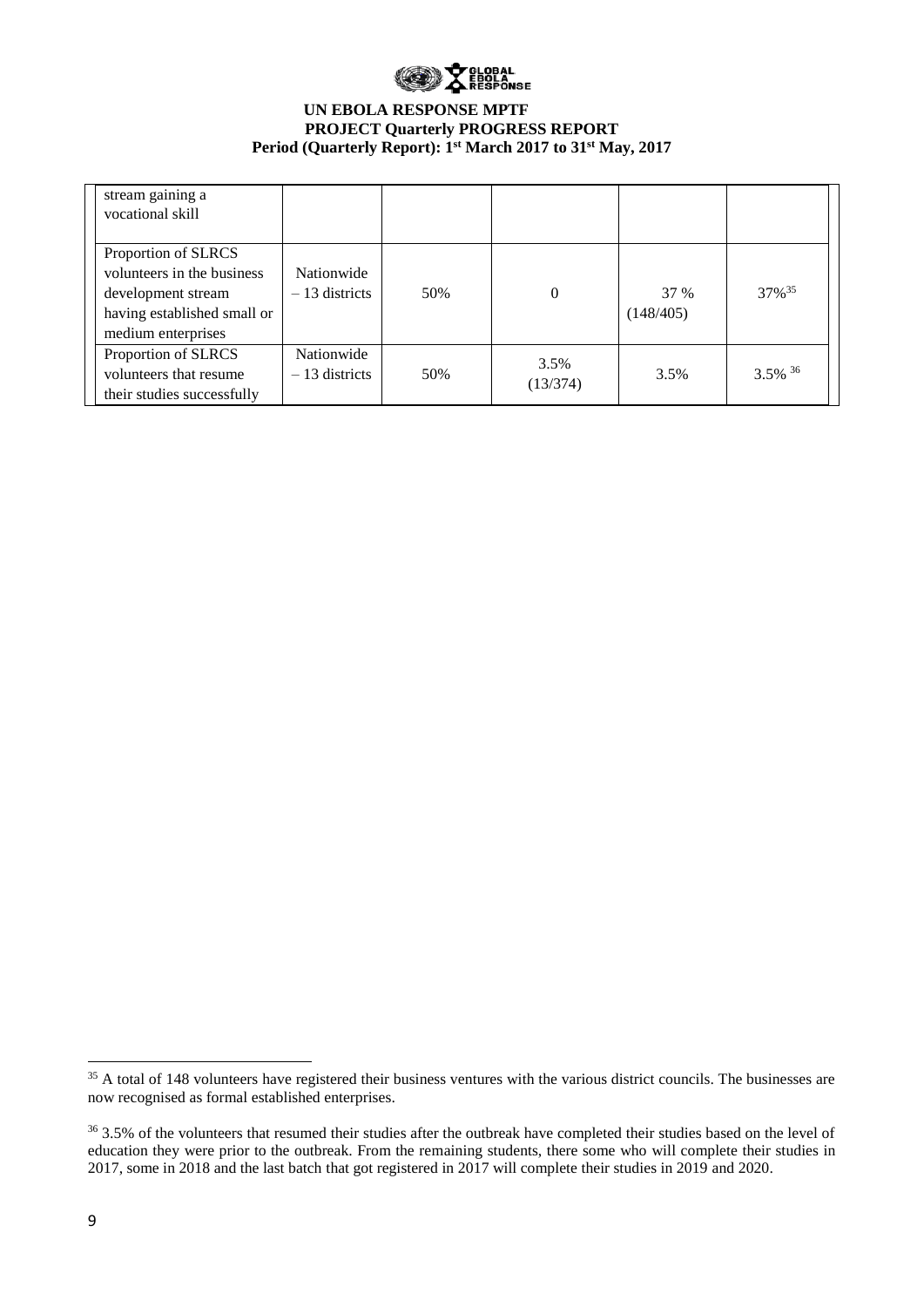

| complete their education                                                              |                               |                                                           |                                                                       |                                                                              |                                                                                               |
|---------------------------------------------------------------------------------------|-------------------------------|-----------------------------------------------------------|-----------------------------------------------------------------------|------------------------------------------------------------------------------|-----------------------------------------------------------------------------------------------|
| <b>Indicator</b>                                                                      | Geographic<br><b>Area</b>     | Projected<br><b>Target</b><br>(as per results)<br>matrix) | Quantitative<br>results for the<br>(three months)<br>reporting period | <b>Cumulative</b><br>results since<br><b>Project Start</b><br>(quantitative) | <b>Delivery</b><br>Rate<br><i>(cumulative)</i><br>$%$ of<br>projected<br>total)<br>as of date |
| Proportion of SLRCS<br>volunteers able to access<br>financial services and<br>savings | Nationwide<br>$-13$ districts | 50%                                                       | 100\%                                                                 | 100\%                                                                        | 100% <sup>37</sup>                                                                            |
| Proportion of SLRCS<br>volunteers able to access<br>loan/micro-credit facilities      | Nationwide<br>$-13$ districts | 20%                                                       | $\theta$                                                              | $\theta$                                                                     | $0^{38}$                                                                                      |
| Proportion of the wider<br>(Ebola Response workers)                                   | Nationwide<br>$-13$ districts | 50 percent of<br>the entire                               | $\Omega$                                                              | $\Omega$                                                                     | $0^{39}$                                                                                      |

**<sup>.</sup>**  $37$  Financial inclusion training for 1,260 SDB/IPC, SOC. MOB, PSS & CT volunteers was completed with support from Ecobank. All the volunteers have access to banking services with all the volunteers having bank accounts with various banks across Sierra Leone. It is envisaged that the training will improve the volunteer's ability to manage their finances, and thus enhance their capability to access an array of other financial services.

<sup>&</sup>lt;sup>38</sup> The ability of the volunteers to access loan and microcredit facilities depends to their ability to save and borrow and their general financial management as ascertained by the banks. The volunteers have been trained on how to access an array of financial services and this is envisaged to improve their ability to secure loans. The project with support from Ecobank and other financial institutions will track the number of volunteers that have successfully accessed loans especially those supported under BDS stream.

<sup>&</sup>lt;sup>39</sup> The project is a pilot and thus the lessons learnt from implementation of reintegration and reskilling of the SLRCS burial and IPC teams will be invaluable in development of policy and reintegration of wider ERWs. This will be done once the project is completed.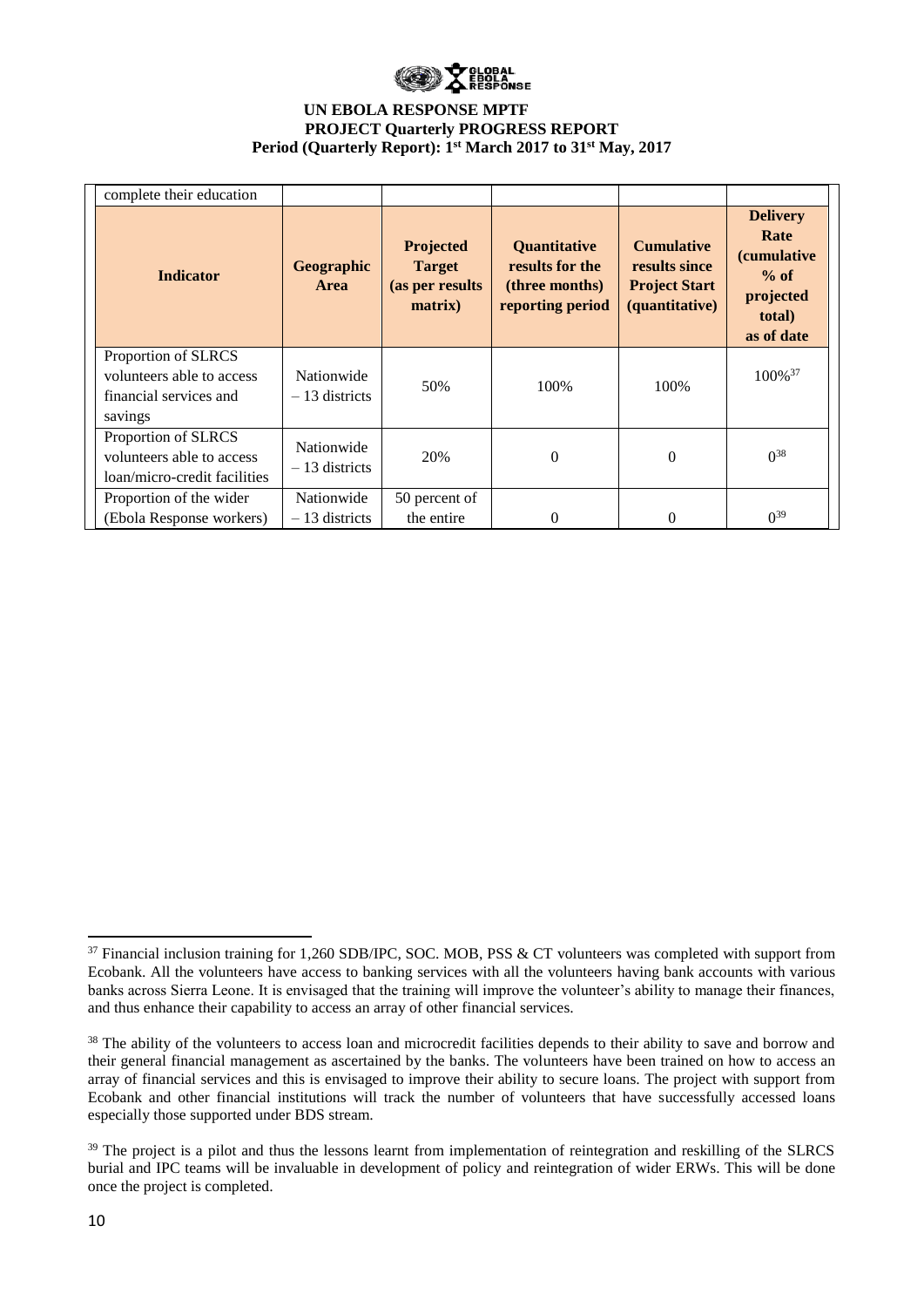

| ERW that can access                                                                                   |                         | <b>ERW</b>     |     |                         |                       |
|-------------------------------------------------------------------------------------------------------|-------------------------|----------------|-----|-------------------------|-----------------------|
| future reintegration and                                                                              |                         | <b>Studies</b> |     |                         |                       |
| reskilling programs                                                                                   |                         |                |     |                         |                       |
| # of SLRCS volunteers<br>receiving vocational start<br>up kits                                        | All the 14<br>districts | $402^{40}$     | 367 | $367^{41}$<br>(367/402) | 91%                   |
| # of SLRCS volunteers<br>receiving business start up<br>kits                                          | All the 14<br>districts | 24342          | 243 | $243^{43}$<br>(186/243) | 76%                   |
| # of SLRCS volunteers<br>receiving back to school<br>kits                                             | All the 14<br>districts | 37444          | 331 | $331^{45}$<br>(331/374) | 88.5%                 |
| Proportion of SLRCS<br>volunteers receiving<br>training on conflict<br>mediation and<br>peacebuilding | All the 14<br>districts | $120^{46}$     | 120 | $120^{47}$              | $100\%$ <sup>48</sup> |

# **NARRATIVE**

# **Situation Update**

# *Psychosocial Support :*

PSS needs assessment conducted in January 2017 indicated that the SDB/IPC volunteers had recuperated and returned to their normal lives. The result was attributed to the continuous support the volunteers had received through individual and group sessions since the beginning of the project. The project PSS activities during the reporting period aimed at improving the capacity of the branch staff and volunteers on PS and thus create resilience on psychosocial support programing and future integration with long term health and disaster risk reduction programs. This will enhance sustainability of the PS activities supported

<sup>44</sup> Whilst the revised Prodoc Results Matrix denoted 208 start up kits to this stream, this was a rough estimate. The final figure of 374 educational start up kits to be distributed correlates to the total number of beneficiaries.

<sup>45</sup> A remaining 43 educational start up kits are expected to be released in the month of June 2017. Logistical challenges can be accounted for delay. All related volunteers have been consulted and assured.

<sup>47</sup> Ibid.

<sup>&</sup>lt;sup>40</sup> Whilst the revised Prodoc Results Matrix denoted 375 start up kits to this stream, this was a rough estimate. The final figure of 402 start up kits to be distributed correlates to the total number of beneficiaries.

<sup>&</sup>lt;sup>41</sup> A remaining 35 start up kits are expected to be released in the month of June 2017. All related volunteers have been consulted and assured.

 $42$  Whilst the revised Prodoc Results Matrix denoted 225 start up kits to this stream, this was a rough estimate. The final figure of 243 start up kits to be distributed correlates to the total number of beneficiaries and the business competition criteria.

<sup>43</sup> A remaining 57 start up capital grants are expected to be released in the month of June 2017. Logistical challenges concerning paperwork for bank accounts can be accounted for the delay. All related volunteers have been consulted and assured.

<sup>&</sup>lt;sup>46</sup> Whilst the revised Prodoc Results Matrix denoted 300 beneficiaries, this was a rough estimate. The final figure of 120 was arrived at when the SLRCS identified 120 key branch personnel for sustainability in a TOT style approach to the trainings.

<sup>&</sup>lt;sup>48</sup> Training on violence prevention and peace building concepts for 120 (71 females and 49 males) SLRCS staff and volunteers across the 14 branches was conducted successfully.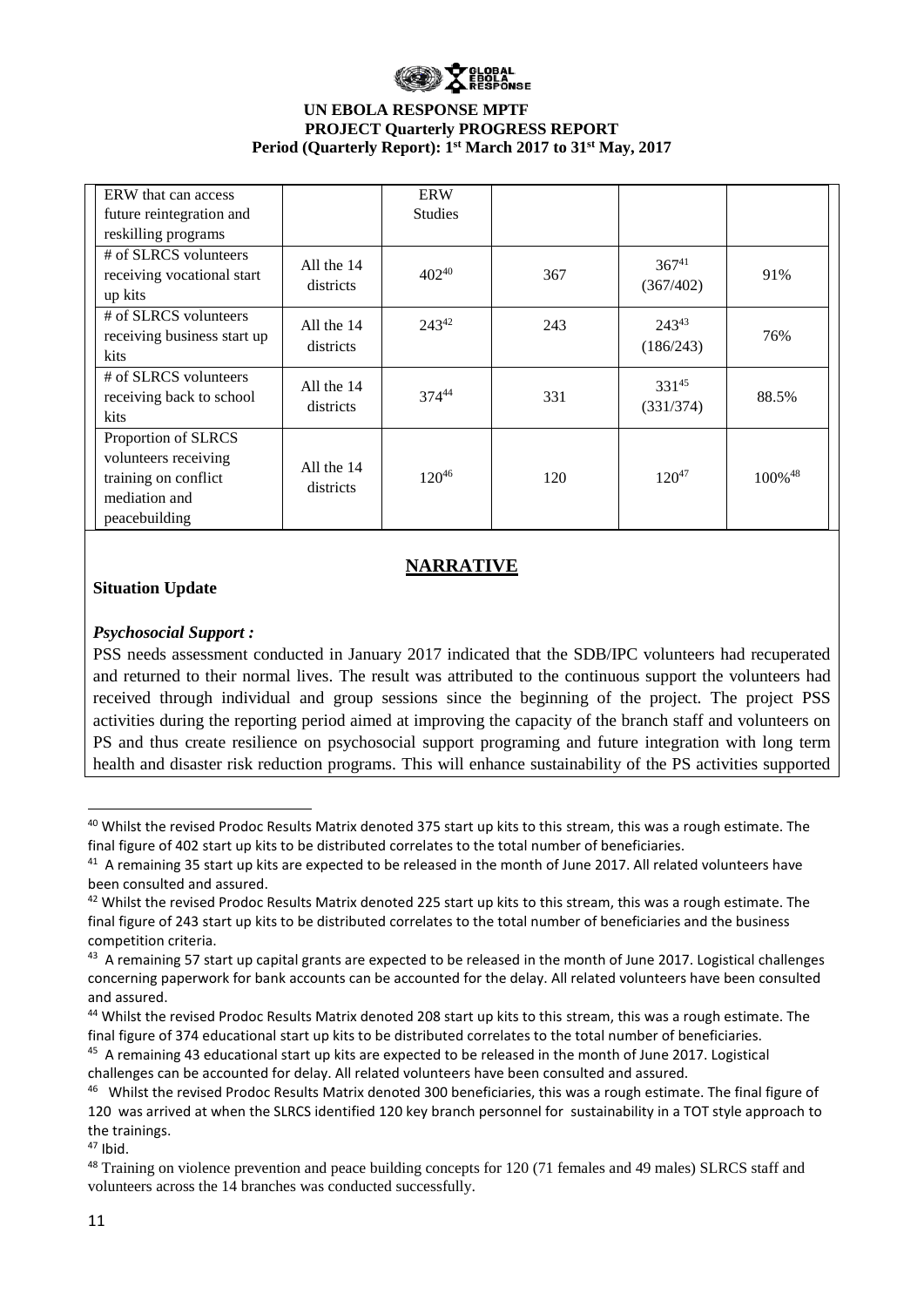

# by the project.

The project created local PS capacity for the volunteers, and the National Society (SLRCS) in all parameters in giving of psychosocial support both at emergency, recovery and development phase. This was done through trainings on Psychological First Aid (PFA), Community-based psychosocial support (CBPSS) approach, coping skills and stress management and violence prevention and concepts of peace building trainings. The trainings built a solid foundation that could be utilized in the varied landscapes of PS interventions.

As part of project delivery, three important activities under PSS were conducted during the reporting period as highlighted below.

# *Coping Skills and Stress management training for 70 social mobilization, contact tracing and psychosocial support volunteers*

70 (31 female and 39 male) former social mobilization, contact tracing and PSS volunteers successfully completed a three days training on coping skills and stress management. The training was conducted between the 22<sup>nd</sup> and 28<sup>th</sup> March 2017 and it imparted skills and knowledge on coping and stress management to the volunteers. The training is envisaged to improve the volunteer's abilities to cope with stress not only for their benefit but also for their families, communities and the country at large. The training was also useful in increasing the human resources with deeper understanding on coping skills and stress management necessary in addressing psychosocial support needs in the event of future crises as well as creating individual, community and organisational resilience.

#### *Violence prevention and concepts of Peace building training*

Training on violence prevention and peace building concepts for 120 (71 females and 49 males) SLRCS staff and volunteers across the 14 branches was conducted between  $18<sup>th</sup>$  and  $29<sup>th</sup>$  April 2017. The training strengthened the National Society's capacity to prevent, mitigate and response to any form of violence. The training lay emphasis on various forms interpersonal and self- directed violence and how to recognize and address them in a comprehensive manner to create safe environments. Violence is a health, social, justice, legal, spiritual, economic, cultural, community-development, and human rights problem and in most occasions, is passively inflicted creating catastrophic consequences on individuals, families, communities and the country at large. The training provided a basis for addressing the issue through establishment of prevention teams in each of the districts that oversee violence prevention initiatives within their jurisdictions.

The training also provided an opportunity to the volunteers and staff to learn on conflict resolution mechanisms that will enable them to sustain personal and professional relationships. The training will go a long way in creating ample working environments for communities and the country at large and thus foster social, political and economic progress.

# *Community Event Game of Life*

Community event game of life was successfully implemented across the 14 branches. The event was used to celebrate the successful reintegration of beneficiaries into their communities and used to thank community members and SLRCS volunteers for the support they extended towards successful implementation of project.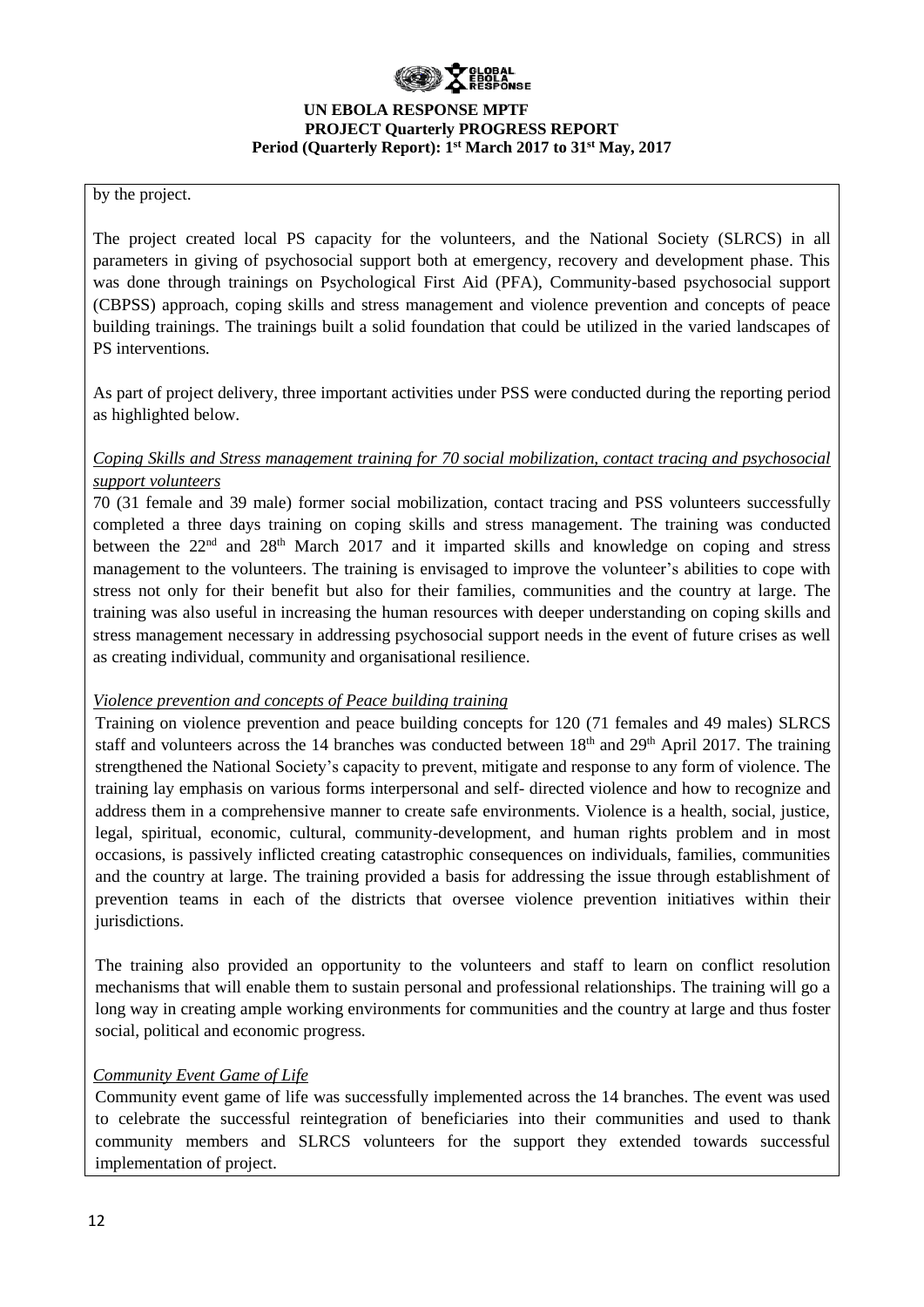

The activity brought on board all the stakeholders that supported the implementation of the project and created a platform where project achievements were discussed. The activity was crowned by hosting sporting activities when the project beneficiaries, their families were engaged. It is anticipated that the activity enhanced social cohesion and will foster sustainability of project achievements.

# *Reskilling Support:*

# *Continuing Education*

3.5% (13/374) volunteers that resumed studies in senior secondary school, technical and vocational educational training (TVET) centres and tertiary institutions after the EVD outbreak have completed their studies in their various levels of education. The project provided a one-year tuition fee for all the 374 volunteers that resumed their studies and follow up will be conducted to ensure individual, family support and where possible government or district council support complete their studies in 2017, 2018, and 2020 based on the academic year the volunteers are currently. The chart *(Chart 1) below* shows the category of institutions the volunteers are enrolled in.



*Chart 1: SDB/IPC, Social Mobilization, Contact Tracing, Psychosocial Support Volunteers Educational Options*

A total of 374 volunteers that resumed their studies are pursuing WASSCE, HTC, national diplomas, higher national diplomas, degree courses and master programs in various educational institutions across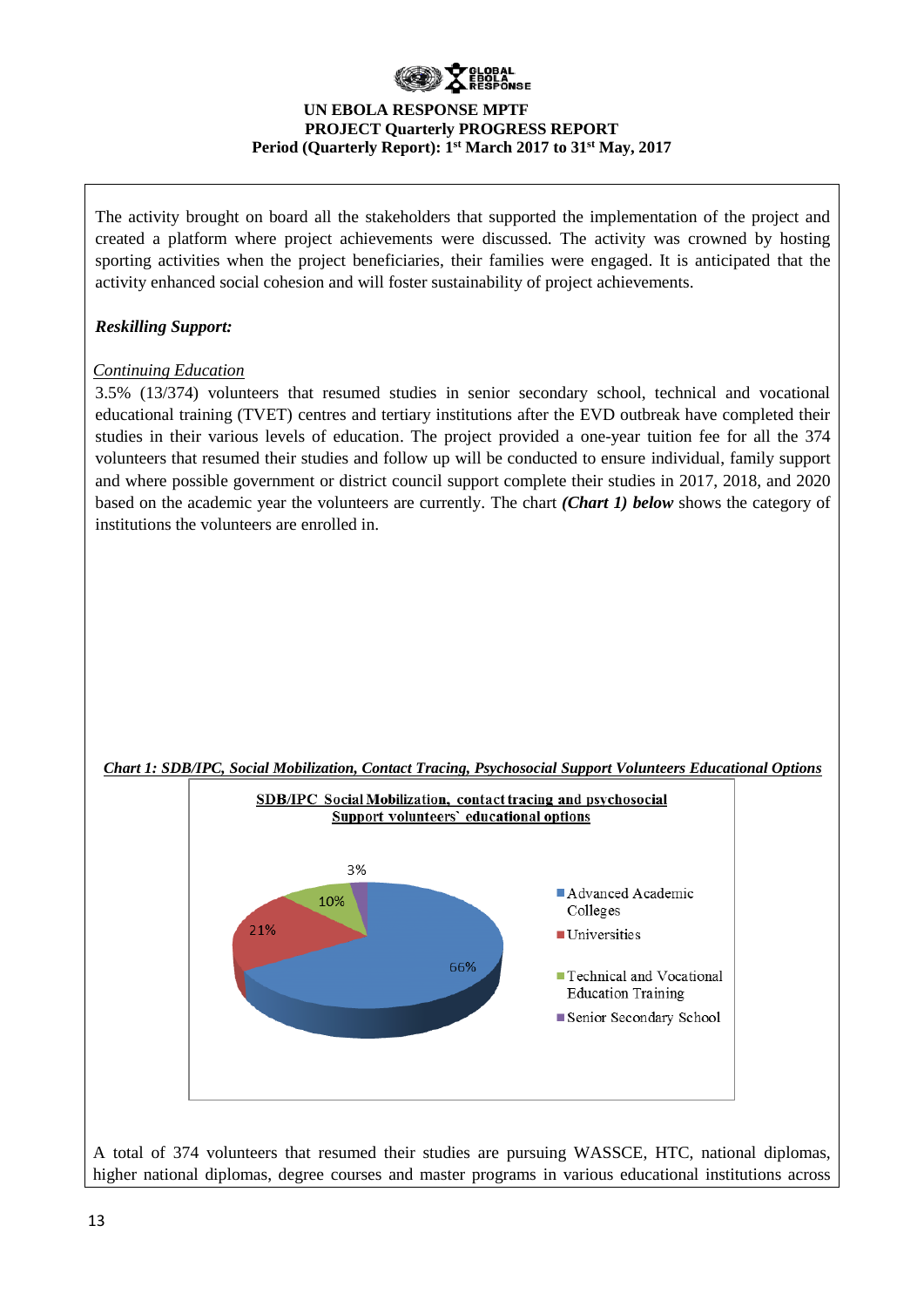

Sierra Leone. Once the volunteers qualify, they will form a huge human resource base for SLRCS, and the country at large based on their skill sets. The table (*Table 1*) below shows the various fields being pursued by the volunteers.

## **TABLE 1: CAREER FIELDS PURSUED BY THE SDB/IPC, SOC. MOB, PSS AND CT VOLUNTEERS**

| <b>CAREER FIELD</b>                              | # VOLUNTEERS |
|--------------------------------------------------|--------------|
| Banking, Finance & Accounting                    | 27           |
| Agriculture                                      | 12           |
| Community development, social work and sociology | 68           |
| B. Education, Higher Teachers certificate - ND & | 97           |
| <b>HND</b>                                       |              |
| Logistics & Supply Management                    | 36           |
| Business Administration, Business Management,    | 68           |
| Economics and statistics, Human Resource         |              |
| Management, & Project Management                 |              |
| <b>Health and Nutrition</b>                      | 40           |
| Engineering                                      | 7            |
| BSc. & HND in Information Technology &           | 17           |
| Networking                                       |              |
| Mass Media & Communication                       | 2            |
|                                                  | 374          |

# *Vocational Skills Development*

As of May 2017, 65% (262/402) of the volunteers who opted for vocational skills training have completed their one year or six months training program at various vocational training institutions across sierra Leone. The remaining 35% are expected to complete their training program between June 2017 and October 2018. The chart *(Chart 2)* below shows the breakdown of the vocational skills the volunteers are undertaking.

The volunteers that have completed their vocational skills training, will be provided with start-up kits that comprise of tools or equipment necessary to operationalize the skills they acquired during the training. The table *(Table: 2)* below provides details of the start-up kits. Some of the start-up kits will be provided to groups that will be formed so that there is synergy in skills utilization the volunteers are trained on.

The volunteers will be encouraged to form clusters that will facilitate synergy in utilization of skill sets already acquired. This builds on the strength of working together as seen during the EVD response where they delivered enormous results at a challenging time while they were conducting safe and dignified burials.

At the same time, the volunteers will develop a long-term working relationship with the training institutions and their SLRCS link branches in utilization and long-term use of the equipment provided in delivering desired services in their respective fields. The training institution will support in mentorship and technical support due to technological changes or advances in their line of training.

The project as well, will support in installation of solar power across the 14 branches. This will enable the volunteers with start-up kits access reliable power supply necessary for continuous learning and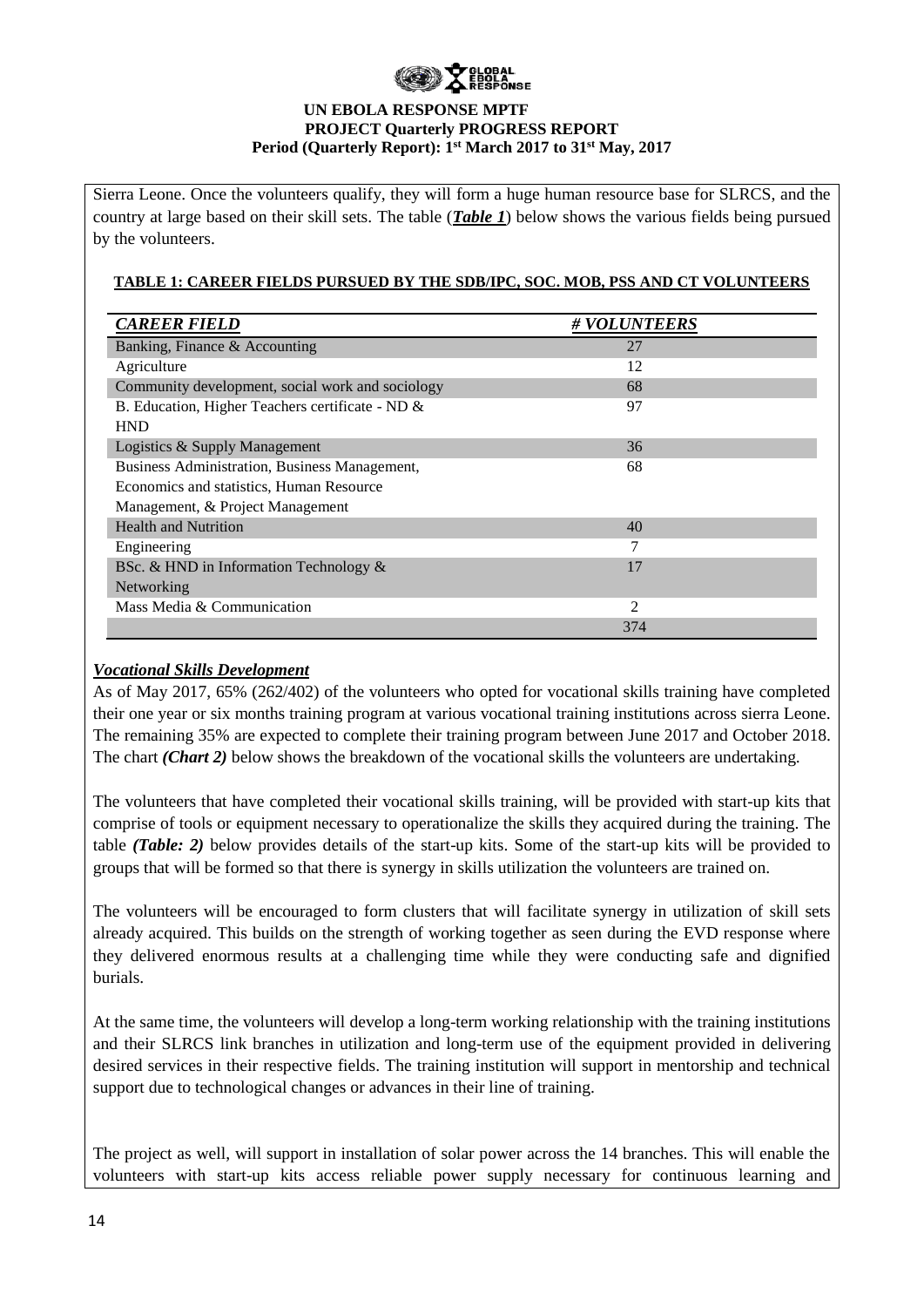

improvement in their professions. This puts into cognizance that most of the districts in Sierra Leone are not within the national power grid and power supply is intermittent.

*Chart 2: SLRCS SDB/IPC, Social Mobilization, Contact Tracing & Psychosocial support volunteers Vocational Skills Training Breakdown*



*Table 2: Details of start –up kits for SLRCS SDB/IPC, Social Mobilization, Contact Tracing & Psychosocial* 

| support volunteers                |                   |                                |  |
|-----------------------------------|-------------------|--------------------------------|--|
| <b>Vocational Skills Training</b> | $#$ Of SLRCS      | <b>Description of Start-Up</b> |  |
|                                   | <b>Volunteers</b> | <b>Kits</b>                    |  |
| <b>IT/Computer Studies</b>        | 242               | Laptops                        |  |
| Building & Construction           | 17                | <b>Masonry Toolkit</b>         |  |
| Carpentry                         | 12                | Carpenters Tool Kit            |  |
| Auto Mechanic                     | 16                | Moto mechanic Toolkit          |  |
| Water Well Engineering            | 6                 | Plumber Kit                    |  |
| Driving                           | 59                | Driving Licences               |  |
| Welding & Metal Work              | 5                 | Welding & Metal Toolkit        |  |
| Tailoring                         | 10                | Tailors toolkit                |  |
| <b>Total</b>                      | 367               |                                |  |

A total of 402 volunteers are envisaged to complete vocational training by July 2018. This will increase the proportion of skilled labour force necessary for self-reliance and self-actualisation and in turn contribute to the progressive development of the society and the economy of the country.

*Business Skill Development (BDS)*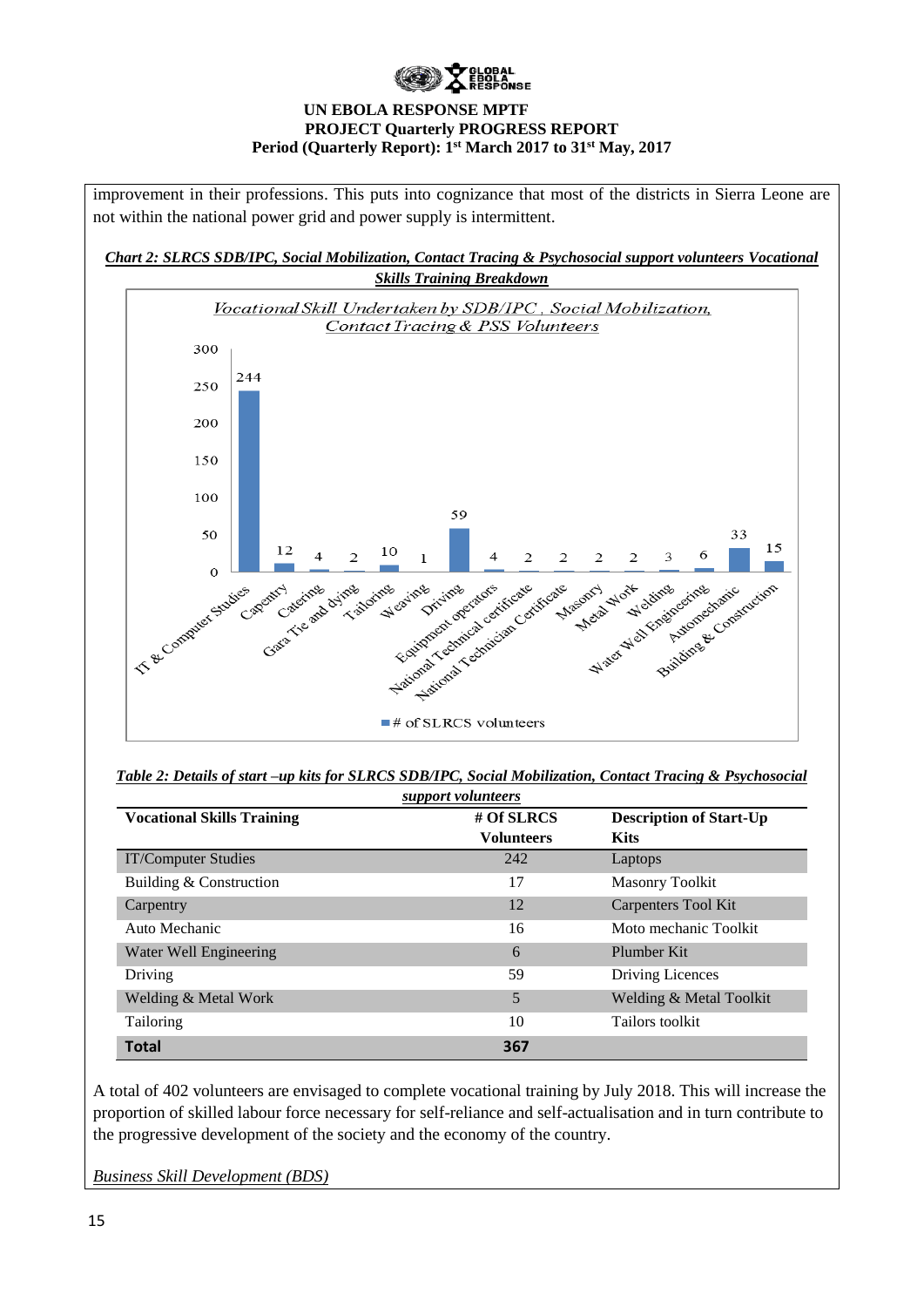95% (385/405) of the initial 405 volunteers that streamed through business development successfully completed the training and 80.2% (325/405) developed 186 business plans that were provided with start-up capital. There are total of 10 group business plans with a total of 148 members across the Eastern region and 176 are individual business plans.

| <b>NATURE/TYPE OF BUSINESS</b>                      | <b>NUMBER OF BUSINESS PLANS</b> |
|-----------------------------------------------------|---------------------------------|
| Agriculture (rice, poultry, vegetable, livestock,   | 23                              |
| Fishing, Goat, groundnuts cassava)                  |                                 |
| Retailers & Petty traders dealing with a variety of | 128                             |
| household commodities, food & beverages,            |                                 |
| building $&$ construction materials, and clothing   |                                 |
| IT shops, electronic shops & internet cafes         | 16                              |
| <b>Transport (Motorcycles)</b>                      | 12                              |
| Carpentry workshops, Tailors shops, weaving         |                                 |
| Total                                               | 186                             |

The training provided the necessary skills in business planning and management that will be essential in the execution business ideas enshrined in the business plans.

SLRCS will monitor the progress in implementation of the business plans and frequently engage with the BDS service providers and line ministries for technical support in a bid to ensure the desired goal of the project of establishing and expanding SMEs is realized. This will in the long term enhance the economic status of the volunteers, their families, communities and the country at large.

A total of 57 volunteers are undergoing training and once they complete the training and develop business plans, they will be provided with start-up capital. A long-term partnership has been established with Ecobank and will support in implementation of business plans developed by the volunteers.

# *Career Advisory Placement Services*

8% of the volunteers that opted for career advisory placement are currently employed, while 92% (57/62) of the volunteers are undergoing internship program at various institutions and organisations across Sierra Leone. The internship initiative provides an opportunity for the volunteers to gain essential work experience and provide them the chance to showcase their skills; competencies and abilities hence improve their likelihood of being absorbed in the labour market.

# *Financial inclusion*

A total of 456 (302 Males & 154 males) former social mobilization, contact tracing and psychosocial support volunteers successfully completed financial literacy training with support from Ecobank. The training imparted skills, knowledge and information required by the volunteers to make prudent financial decisions regarding savings and lending schemes. It is envisaged that the volunteers will apply the skills acquired in improving their access an array of financial services and thus encourage long term engagement with banking and microcredit institutions.

# **Monitoring and reporting:**

During the reporting period, a number of monitoring missions were carried out to support project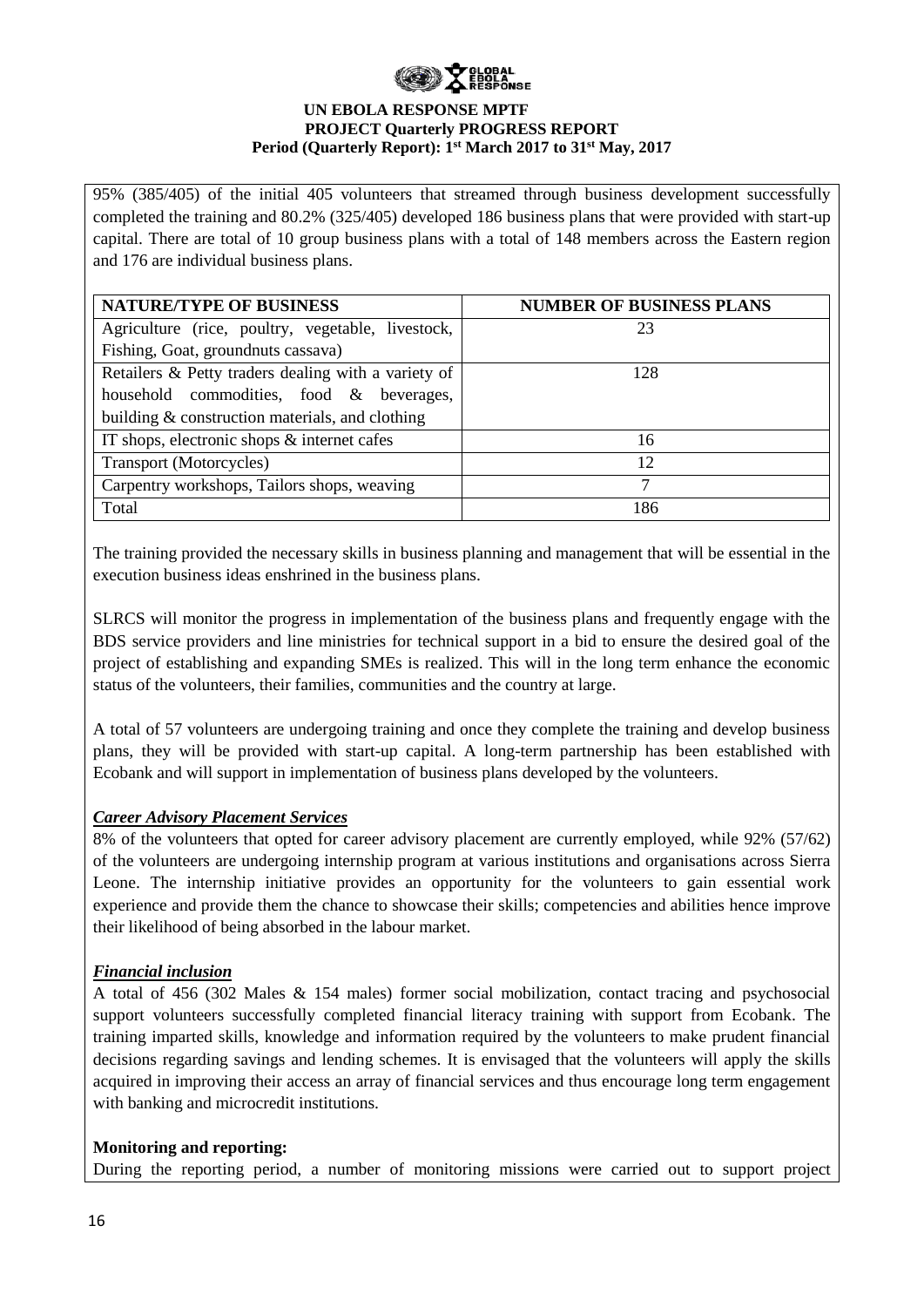

implementation and provide quality assurance of the activities being implemented. The following are the highlights of the monitoring missions.

- A joint monitoring trip by SLRCS, IFRC and UNDP was conducted between  $23 27/04/2017$ . The visit was used to showcase the project achievements for those the beneficiaries continuing education on a Facebook live broadcast conducted at Njala University. The visit was also used to discuss project activities with vocational training institutions and SLRCS branches in Bo, Kenema, and Port Loko
- Project review meeting was held with SLRCS branch managers on  $5<sup>th</sup>$  and  $6<sup>th</sup>$  April 2017 and the meeting result was development of accelerated work plan for the pending activities and sharing preparation of MoUs for the volunteers to sign across the fourteen branches.
- A final coordination meeting was held with the branch managers and PSS coaches on  $12<sup>th</sup>$  May 2017 The meeting was used to conduct verification of the details for the 1,300 volunteers across the 14 branches and the meeting was also used to prepare for community event game of life.
- Project support supervision was conducted for trainings on coping skills and stress management, Financial inclusion training and violence prevention and concepts of peace building training. The training was instrumental in establishing Trainer of Trainers (ToT) volunteers and staff that will support future training on the same content.

# **Key Achievements**

The following are some of the key achievements of the project during the reporting period:

- 70 volunteers and staff across 14 SLRC district branches were trained on coping skills and stress management.
- 456 former social mobilization, contact tracing and PSS volunteers and staff benefited from financial inclusion training supported by Ecobank across the 14 district branches.
- Start-up capital was provided to 186 business plans. The start-up capital is envisaged to kick start the business plans submitted by the volunteers that opted for the business development stream. This in the long term will contribute to establishment of small and medium enterprises
- Educational support for reading and writing materials was provided to 331 volunteers pursuing higher education across various tertiary institutions in Sierra Leone.
- A total of 57 volunteers undertaking internship program in various organisations and companies were supported. The internship program is part of the career advisory placement initiative to strengthen the volunteer's ability to secure jobs.
- Solar Panel installations has commenced across the 14 branches. This is envisaged to provide reliable power for the volunteers that would be provided with start-up kits and support branch activities. This would in turn improve on the efficiency in reporting by the field staff and volunteers.

# **Challenges**

# *Continuing Education*

The project supported the volunteers to resume their studies through payment of one-year tuition fee. Some of the volunteers opted to resume their studies owing to the opportunity being available and not putting into consideration that the support was provide for one year. Some of the volunteers have expressed concerns on their inability to meet the cost of their education in the subsequent years. Some of the reasons cited was that doing the Ebola operations most of the volunteers transited into being household bread winners owing to the amount they were receiving as part of their payment and thus transiting back and asking for support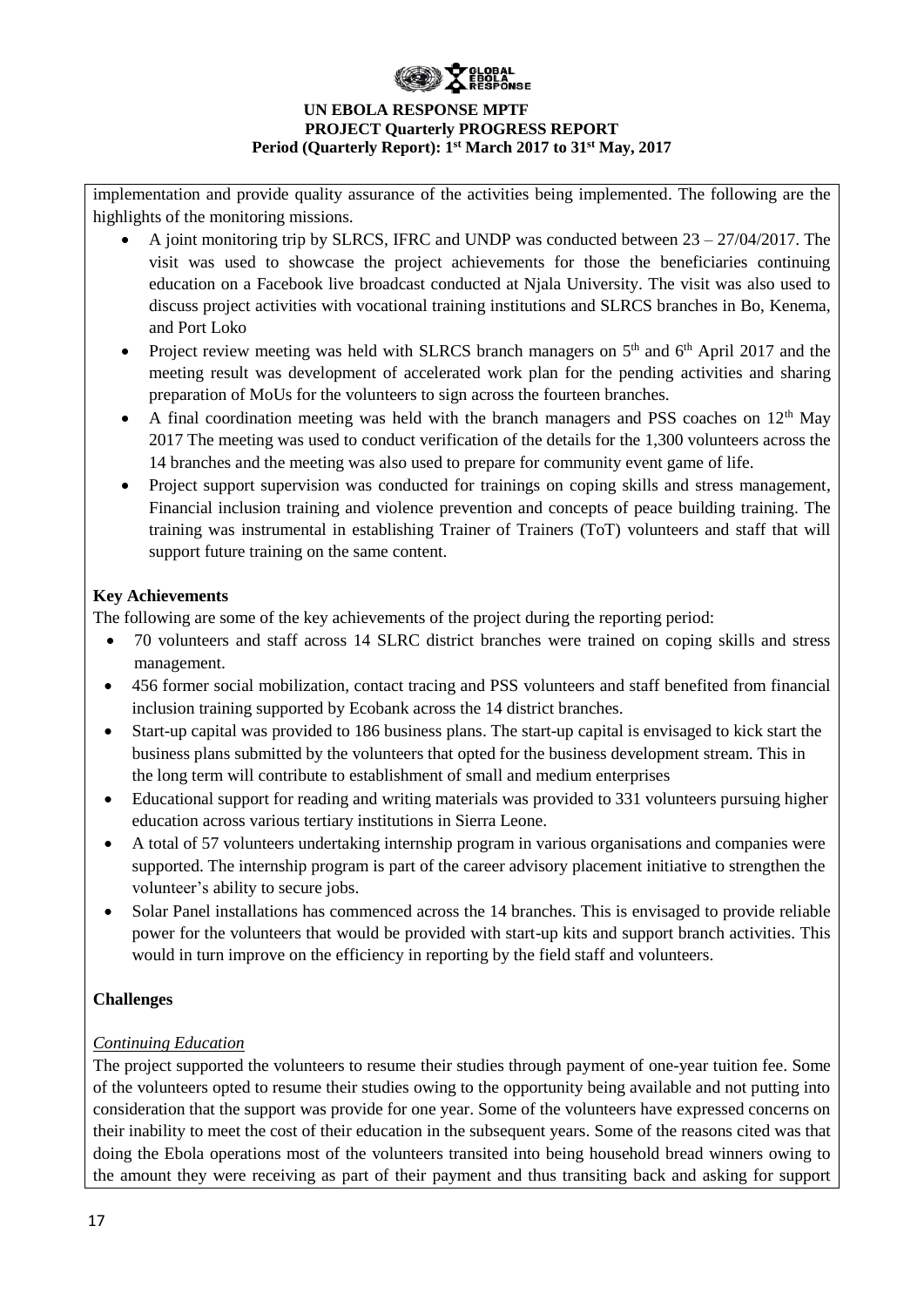

from their parents or guardians has proven to be difficult.

## *Vocational Stream*

The volunteers that opted for vocational training will complete their program in phases. The challenge the volunteers still face is that the volunteers still require continued mentorship and coaching to translate their acquired skill into generating income for themselves and thus improve their livelihoods. This rely on provision of start-up kits and continuous support from their vocational institutions and their link SLRCS branches to establish enterprises or entities that would enable them perfect what they trained on, as well as provide the dire need services in the sectors they are trained on.

# *BDS*

The volunteers that opted for Business development service have been provided with start-up capital and the volunteers still need to be guided in maintaining cash flows and the process of nourishing business entities. This could be supported with frequent follow ups from the BDS service providers and the microfinance entities as well as having exchange programs among the volunteers.

# *CAPS*

The CAPS internship initiative in addition to the CAPS training was useful in exposing the volunteers to gain work experience and show case their competencies. Majority of the volunteers would be completing their internship in June and July 2017. The ability of the volunteers to secure jobs depends on their performance during their internship and the growth being experienced in the organisation the volunteers are doing their internship. This would require support and follow up to ensure the desired outcomes are realized.

# *Financial inclusion*

Financial literacy training for the volunteers was the strongest element of the project and was widely appreciated by both SLRCS staff and the volunteers. The ability of the volunteers to secure loans and microcredit facilities relies on consistency on maintaining cash flows and their banking practices. The volunteers especially those that opted for BDS would require more guidance on some of the banking procedures and requirements in order to obtain loan and microcredit facilities.

# **Indirect Beneficiaries**

The project as of February 2017 had reached a total 70,097 direct and indirect beneficiaries through psychosocial support intervention. Psychosocial support activities were scaled down in December 2016 since the volunteers had recovered from the traumatic experience and carried on with their normal lives. During the reporting quarter a total of 456 (302 males & 154 females), 120 (71 females & 49 males), 70 (31 females & 39 males), 2392 (1110 females, 1282 males) were reached through trainings on financial inclusion, violence prevention and concepts of peace building, coping skills and stress management and community event game of life respectively.

# *Table 3. Indirect Beneficiaries*